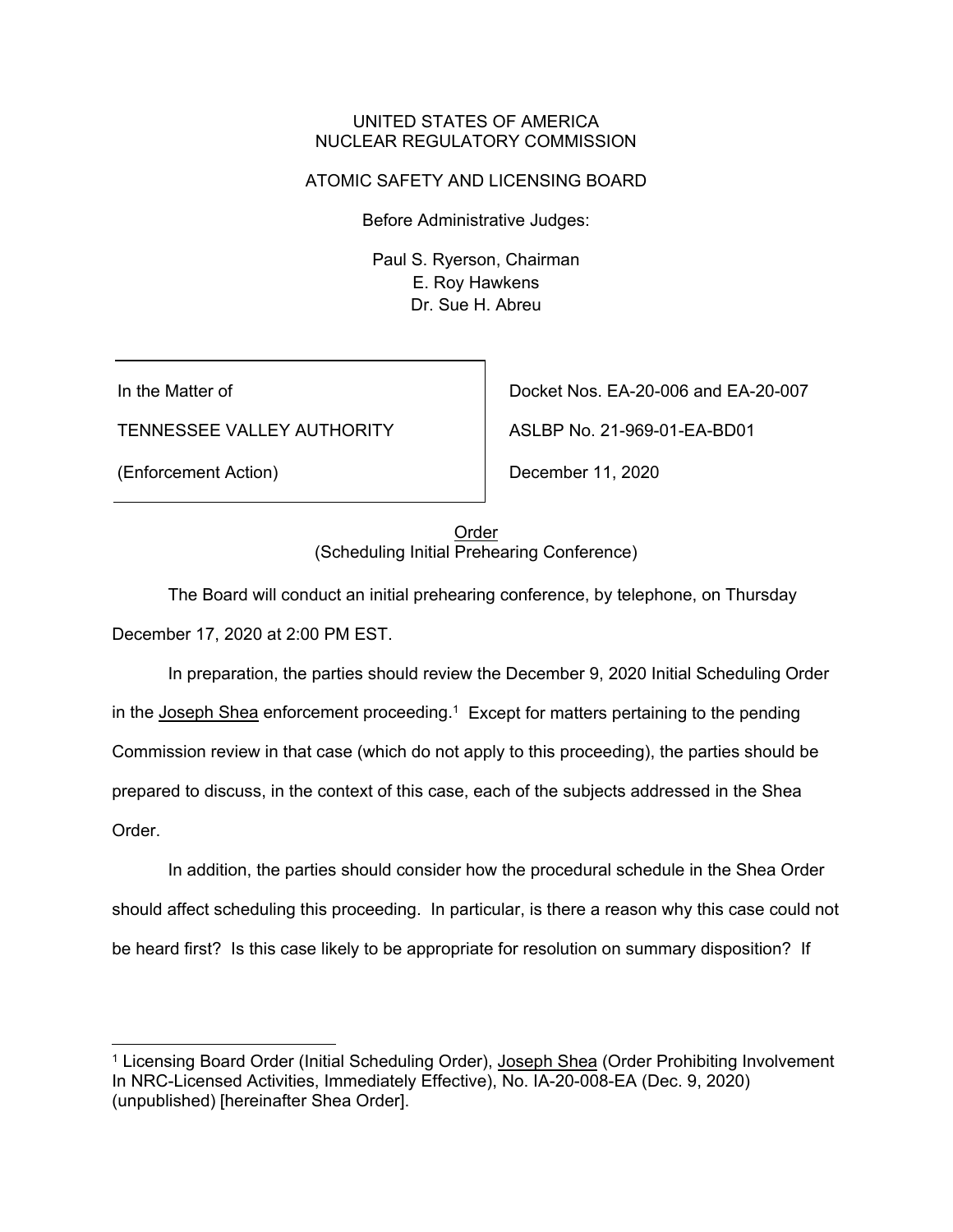not, would it be most efficient to proceed directly to an evidentiary hearing shortly after the close of discovery?

The parties are encouraged to discuss and try to reach agreement on these issues, insofar as practicable.

The Board's law clerk will contact the parties with information on how to access the telephone conference. Listen-only telephone access will also be made available to members of the public and the press. Contact information for listen-only access may be obtained from the Board's law clerk, Ian Curry, at **Ian.Curry@nrc.gov.** 

It is so ORDERED.

### FOR THE ATOMIC SAFETY AND LICENSING BOARD

 $\sqrt{K}$ */RA/*

Paul S. Ryerson, Chairman ADMINISTRATIVE JUDGE

Rockville, Maryland December 11, 2020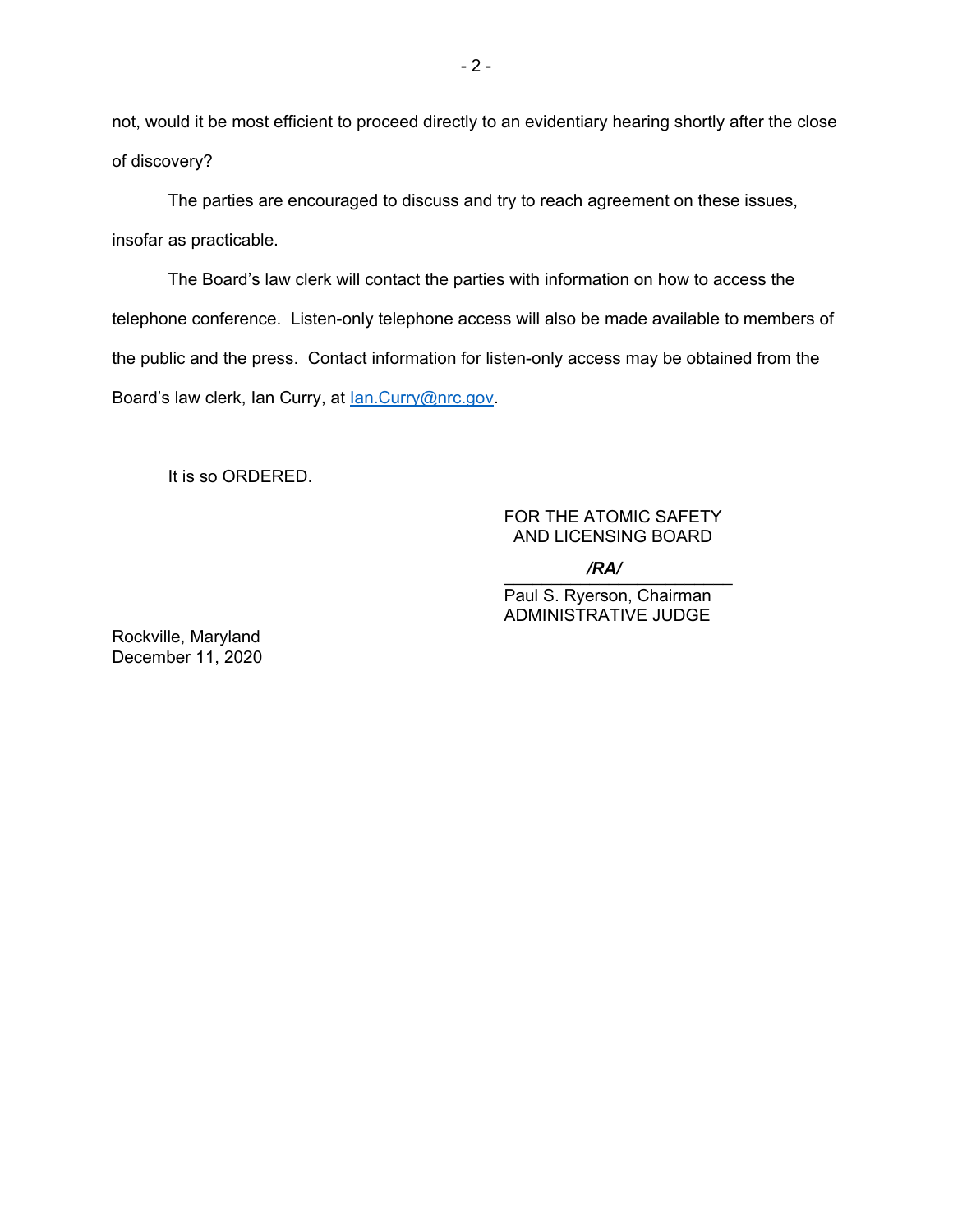## UNITED STATES OF AMERICA NUCLEAR REGULATORY COMMISSION

In the Matter of )

 $)$ 

 $)$ 

(Enforcement Action) )

TENNESSEE VALLEY AUTHORITY ) Docket Nos. EA-20-006 and 20-007-EA

# CERTIFICATE OF SERVICE

I hereby certify that copies of the foregoing **ORDER (Scheduling Initial Prehearing Conference)**  have been served upon the following persons by Electronic Information Exchange.

U.S. Nuclear Regulatory Commission Office of Commission Appellate Adjudication Mail Stop: O-16B33 Washington, DC 20555-0001 E-mail: ocaamail@nrc.gov

U.S. Nuclear Regulatory Commission Atomic Safety and Licensing Board Panel Mail Stop: T-3F23 Washington, DC 20555-0001

Paul S. Ryerson, Chairman Administrative Judge

E. Roy Hawkens Chief Administrative Judge

Dr. Sue H. Abreu Administrative Judge

Ian Curry, Law Clerk Stephanie Fishman, Law Clerk

E-mail: paul.ryerson@nrc.gov roy.hawkens@nrc.gov sue.abreu@nrc.gov ian.curry@nrc.gov stephanie.fishman@nrc.gov U.S. Nuclear Regulatory Commission Office of the Secretary of the Commission Mail Stop: O-16B33 Washington, DC 20555-0001 E-mail: hearingdocket@nrc.gov

U.S. Nuclear Regulatory Commission Office of the General Counsel Mail Stop - O-14A44 Washington, DC 20555-0001 Joe Gillespie, Esq. Sara Kirkwood, Esq. Mauri Lemoncelli, Esq. Patrick Moulding, Esq. Kevin Roach, Esq. Thomas Steinfeldt, Esq. Brian Newell, Paralegal Stacy Schumann, Paralegal E-mail: joe.gillespie@nrc.gov sara.kirkwood@nrc.gov mauri.lemoncelli@nrc.gov patrick.moulding@nrc.gov kevin.roach@nrc.gov thomas.steinfeldt@nrc.gov brian.newell@nrc.gov stacy.schumann@nrc.gov

On behalf of Tennessee Valley Authority

O'Melveny & Myers LLP Mary Patrice Brown, Esq. Laurel Loomis Rimon, Esq. 1625 Eye Street, NW Washington, DC 20006 Email: mpbrown@omm.com lrimon@omm.com